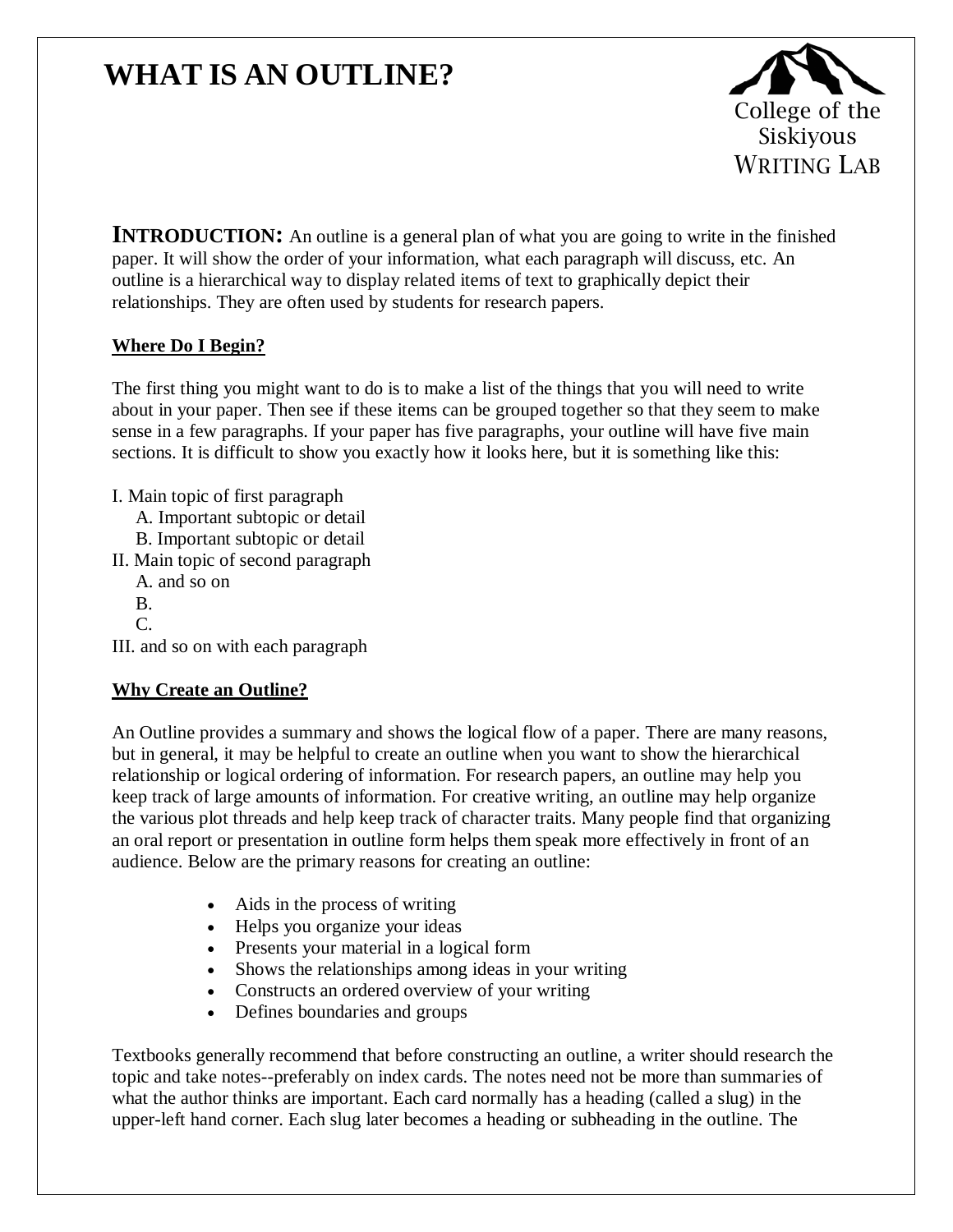writer can later lay these cards on a table and group those that belong together. This creates a rough division of the topic. The writer may then put the cards in an order that approximates a final version.

Experts recommend that an outline have three to five main categories. If you have more, then look for ways to combine smaller segments into broader topics. If you have only one subpoint, integrate it with the point above or reorganize. Also avoid overlapping between categories.

## **Two Purposes of an Outline**

- **For You as a Writer (this is the "working outline"):** You may draft a *working* outline in order to organize the sections of your paper as you list the major ideas/topics you plan to discuss. You may add minor topics and supporting details as your research continues. In the research and drafting processes, you may need to revise the information included in your working outline as new information comes to light.
- **For Your Instructor (this is the "final outline"):** A formal outline is often required as part of your assignment. The most important aspect of the *final* outline is that it is truly representative of your actual paper. If a topic is in your outline but not *adequately*  discussed in your paper, revision is necessary. To serve as a guide for the reader, the final outline must accurately reflect the content of your paper.

## **About the Working Outline**

The working outline does not need to be written in any specific format. It is for your use, an informal rough draft of tentative information that you may use or discard later. You may write a working outline in whatever form seems most helpful for you. By the time you have finished your research and begun your paper, you should have a nearly complete outline to edit and use as your *final* outline.

### **About the Formal Outline**

The standard format for a formal outline includes large Roman numerals for the main headings, capital letters for subtopics and Arabic numerals for the sub-subtopics. To find specific information regarding correct spacing and alignment, consult your style book for detailed instruction and sample outlines.

### **Sample Outline**

Thesis Statement: There are benefits as well as drawbacks to purchasing a home.

- I. Benefits of Purchasing a Home
	- A. Financial Investment
	- B. Personal Privacy